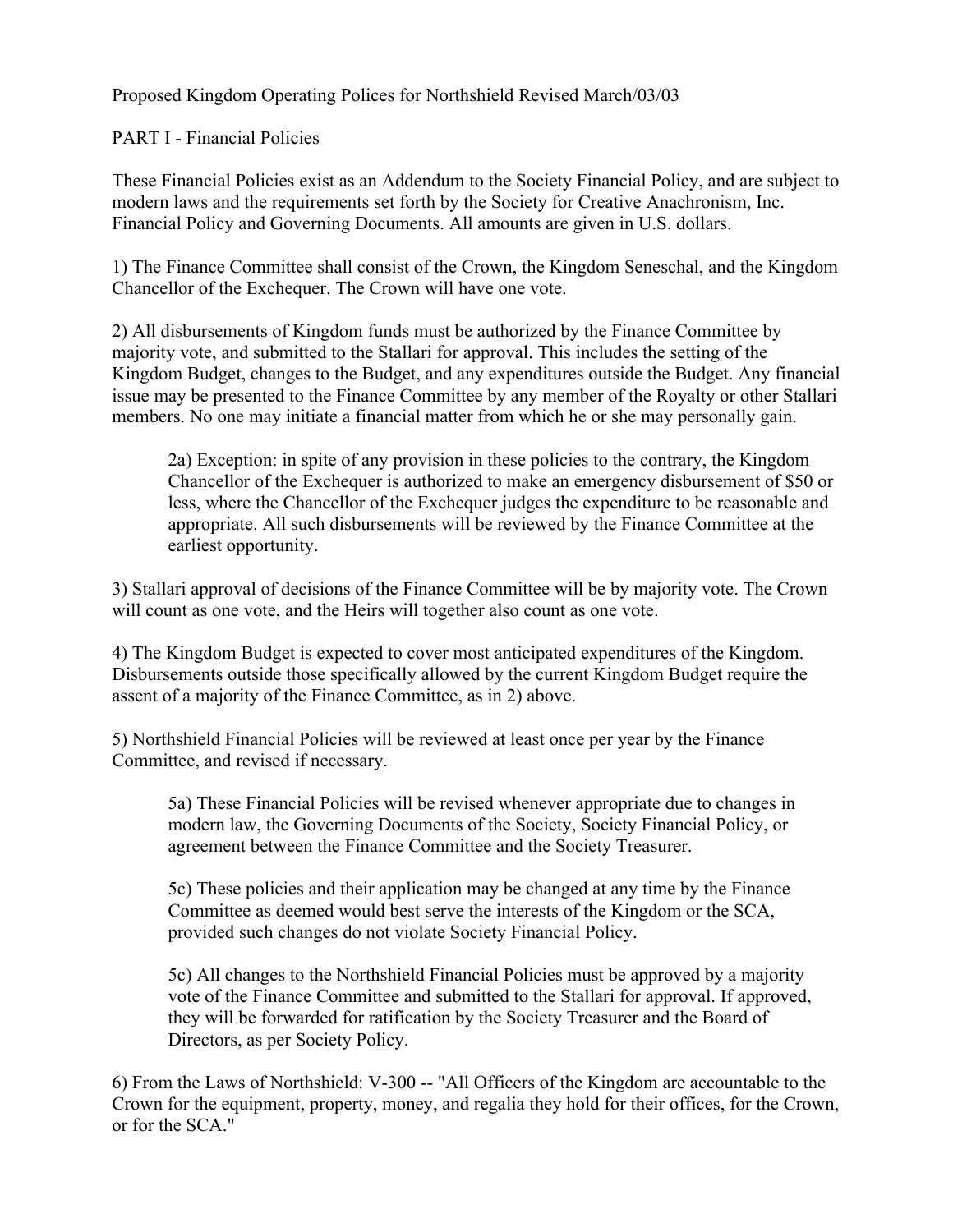6a) V-420 -- "At the time a new officer is appointed, the outgoing officer will prepare an accounting of all equipment, property, money, and regalia for that office being passed to the successor. Both outgoing and incoming officers shall sign that accounting and a copy is to be sent to the Chancellor of the Exchequer."

6b) V-450 -- "All Officers will report any major changes in the equipment, property, money, and regalia they hold to the Chancellor of the Exchequer."

#### 7) Royal Travel Fund

Due to the unique nature of Northshield's geography and size, the Royal Travel Fund will, in most cases, not cover all of a Royal's travel expenses. Travel within Northshield is strongly encouraged so as to best allow the Royalty and the populace to serve each other.

7a) At the beginning of each reign, the amount listed for this item in the Kingdom budget will be allocated from the Kingdom general funds to Their Stellar Majesties' travel expenses. In addition to this initial allocation, any money donated to the travel fund will also be available to Their Majesties for their travel expenses. Allocated funds will be used last. All unused allocated funds revert to the Kingdom general fund.

7b) The King and Queen will be reimbursed from the Royal Travel Fund for the expenses incurred during travel to and from SCA events, both inside and outside Northshield. Allowable expenses include food, fuel, lodging and travel fares (e.g. plane and/or train tickets). Reimbursement will be made when the receipts are submitted to the Kingdom Chancellor of the Exchequer.

7c) The King and Queen shall each be allowed 1/2 (50%) of the Royal Travel Fund money. An exception to this will be allowed upon written notification to the Kingdom Chancellor of the Exchequer by both the King and Queen.

7d) All receipts for said reign must be turned in to the Kingdom Chancellor of the Exchequer within 30 days of the date at which the King and Queen step down. The Chancellor of the Exchequer and the Kingdom Finance Committee reserve the right to refuse payment of receipts turned in after this time elapses.

### 8) Royal Heirs' (Crown Prince and Crown Princess') Travel Fund

8a) At the beginning of each reign, the amount listed for this item in the Kingdom budget will be allocated from the Kingdom general funds for the Royal Heirs' travel expenses. In addition to this initial allocation, any money donated to this fund, will be used for the Royal Heirs' travel expenses. Allocated funds will be used last. All unused allocated funds revert to the Kingdom general fund at the end of Their reign as Royal Heirs.

8b) The Royal Heirs to the Crown of Northshield will be reimbursed for expenses incurred during travel to and from SCA events both inside and outside the Kingdom of Northshield during Their times as Royal Heirs. Allowable expenses include food, fuel, lodging and travel fares (e.g. plane and/or train tickets). Reimbursement will be made when the receipts are submitted to the Kingdom Chancellor of the Exchequer.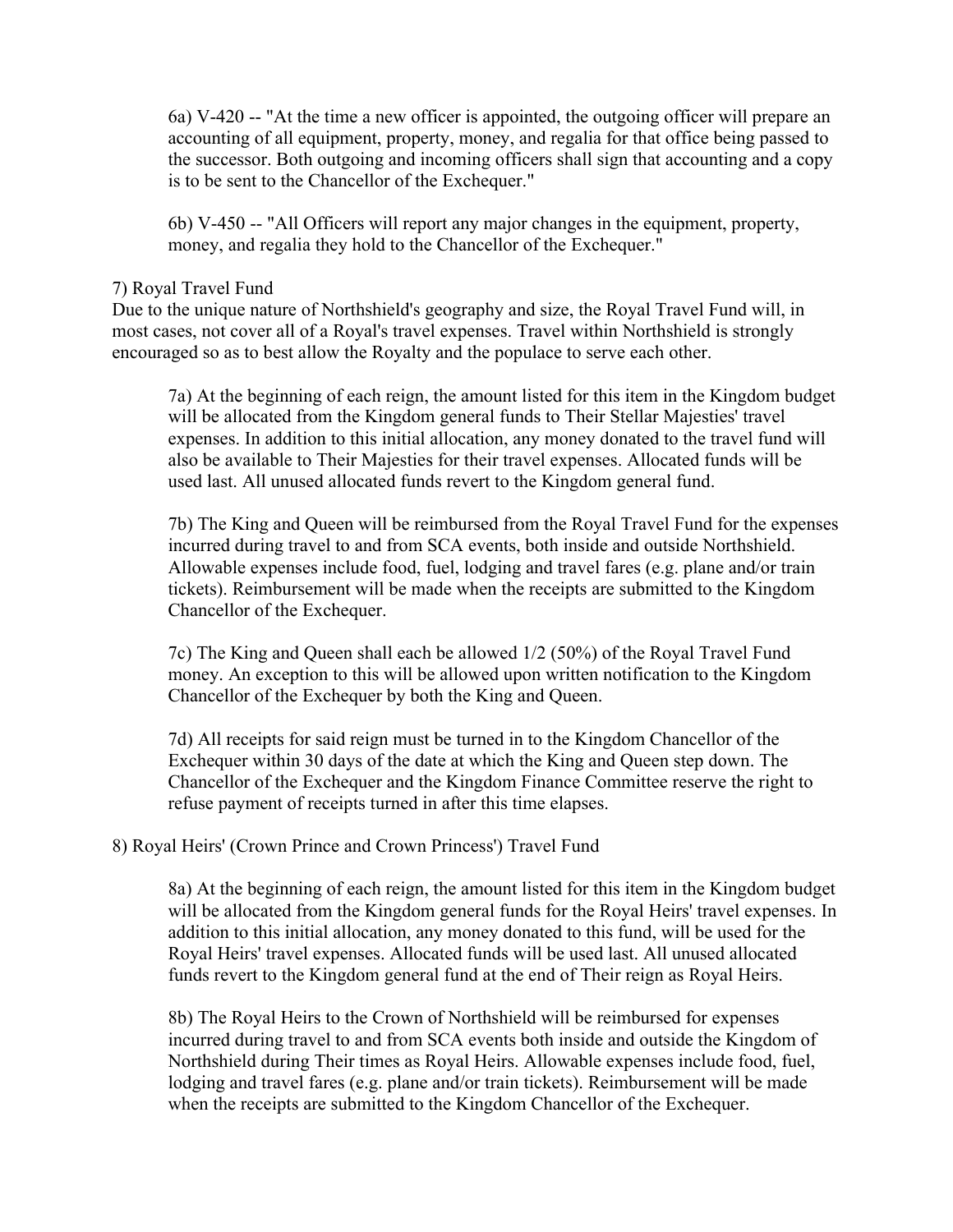8c) The Royal Heirs shall each be allowed 1/2 (50%) of the Royal Travel Fund money. An exception to this will be allowed upon written notification to the Kingdom Chancellor of the Exchequer by both the Royal Heirs.

8d) All receipts for said reign must be turned in to the Kingdom Chancellor of the Exchequer within 30 days of the date at which the Heirs step down, or ascend the Throne. The Chancellor of the Exchequer and the Kingdom Finance Committee reserve the right to refuse payment of receipts turned in after this time elapses.

#### 9) Seneschal's Travel Fund

9a) At the beginning of each reign, the amount listed for this item in the Kingdom budget will be allocated from the Kingdom general funds for the Seneschal's travel expenses. All unused travel funds revert to the Kingdom general fund at the end of each reign.

9b) The Northshield Kingdom Seneschal will be reimbursed for expenses incurred during travel to and from SCA events both inside and outside the Kingdom of Northshield during his/her term of office. Allowable expenses include food, fuel, lodging and travel fares (e.g. plane and/or train tickets). Reimbursement will be made when the receipts are submitted to the Kingdom Chancellor of the Exchequer.

#### 10) Northshield War Fund(s)

10a) The Crown will have funds available to pay for expenses incurred in maintaining the Northshield Encampment, which shall be known as "Griffin's Gate \_ Northshield" at the out of Kingdom Wars. The Chancellor of the Exchequer will maintain a separate fund for reimbursement to the Mayor of Griffin's Gate \_ Northshield for expenses and materials used by the encampment.

10b) Allowable expenses include, but are not limited to, costs of fuel, firewood, refreshments, etc. Money from the War fund will not be used for the purchase of alcohol, as per Society policy.

10c) No money from the Kingdom general fund will be allocated to this fund. The Mayor of Griffin's Gate \_ Northshield is directed to assess and collect reasonable camp fees from each gentle to offset expenses for that year. All money donated to or raised for this fund will be used to cover the expenses incurred during the specific out-of-Kingdom War. Unused funds do not revert back to the general fund.

10d) Reimbursement of War expenses will be made when receipts are submitted to and approved by the Chancellor of the Exchequer.

10e) Donations to the Griffin's Gate may be made by the populace and need not be limited to cash.

10f) According to the Society Steward (T.I. Spring 1993), Society funds may not be spent on events that are limited to invited guests. Therefore, Kingdom funds will not be allocated for the funding of invitational dinners or gatherings.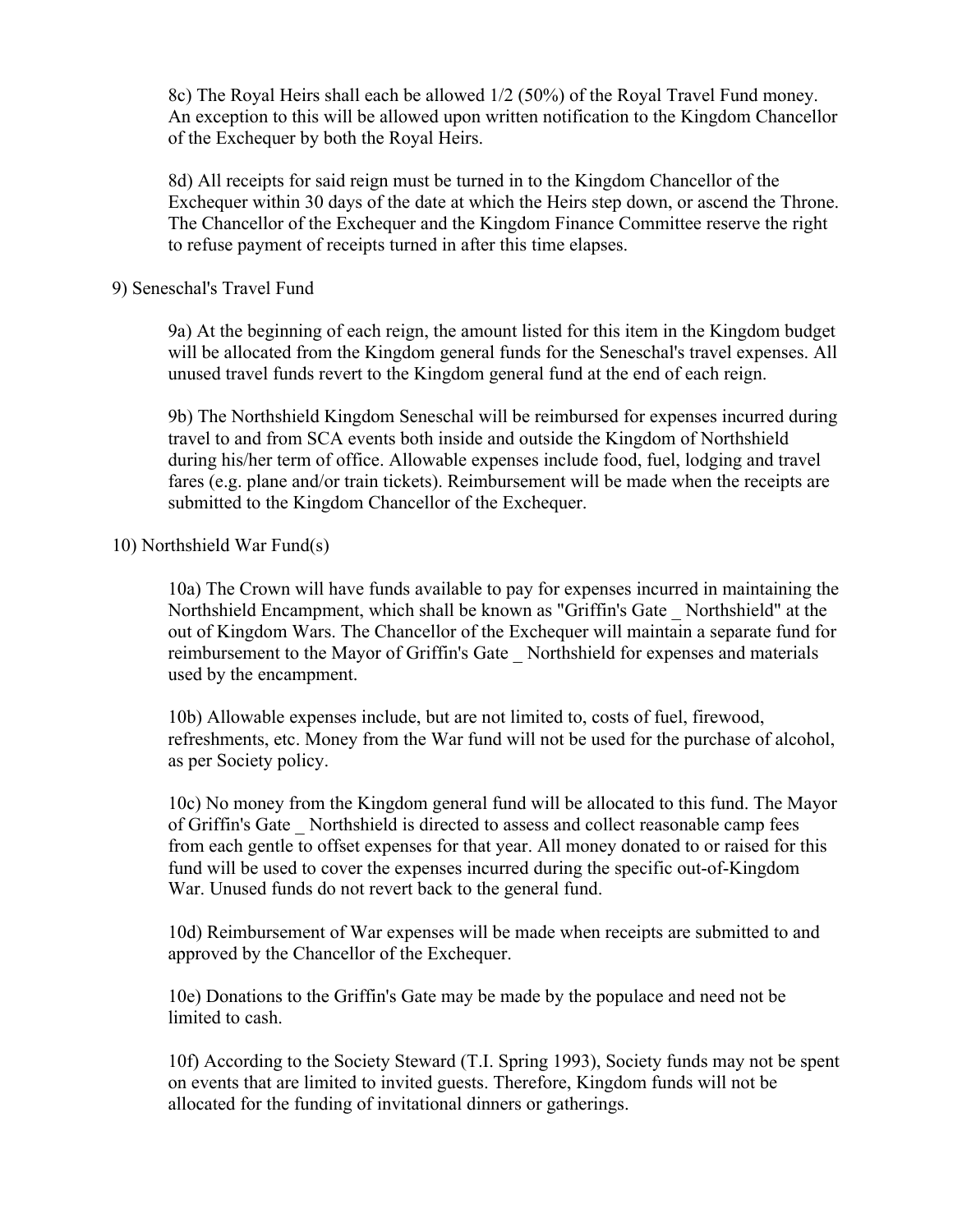### 11) Regalia Fund

11a) Funds will be made available for the care and repair of existing regalia items and for the purchase of new regalia.

11b) The Crown and Royal Heirs shall obtain the use of the regalia owned by the Kingdom for Their station only by checking out such regalia from the Kingdom Minister of Regalia. The Kingdom Minister of Regalia is responsible for determining that the regalia being checked out is in a serviceable state.

11c) The Minister of Regalia will provide the Royal Heirs a written notification of all regalia relating to the Crown's office, at least one month prior to their Coronation.

11d) The Crown and Royal Heirs are responsible for the cost of replacement of said regalia, in the event the damage is due to negligence, and not normal wear and tear.

### 12) Chirurgeon Fund

12a) The Chancellor of the Exchequer will maintain a separate fund for the Chirurgeon's first aid supplies.

12b) No money from the general funds will be allocated to this fund. All money donated to and/or raised for this fund will be used to cover expenses incurred by the Kingdom Chirurgeon's office in obtaining and distributing first aid supplies. Unused funds do not revert back to the Kingdom general fund.

12c) Reimbursement of expenses will be made when the expense is approved by the Kingdom Chirurgeon and receipts are submitted to the Kingdom Chancellor of the Exchequer.

### 13) Great Officers' Funds for Office Expenses

13a) At the beginning of each calendar year, the amount listed for this item in the Kingdom budget will be allocated from the Kingdom general funds for the expenses of each of the Great Officers. All unused funds revert to the Kingdom general fund at the end of each calendar year.

13b) Great Officers of the Kingdom will be reimbursed for expenses incurred fulfilling the duties of their offices.

13c) Allowable expenses will be reimbursed each reign up to half the annual allocation listed for this item in the Kingdom budget.

#### 14) The Northwatch

14a) The funds for the Kingdom newsletter will be maintained in a separate account. They will be subject to written guidelines determined by the Kingdom Chronicler and the Kingdom Chancellor of the Exchequer. These guidelines will include a full accounting,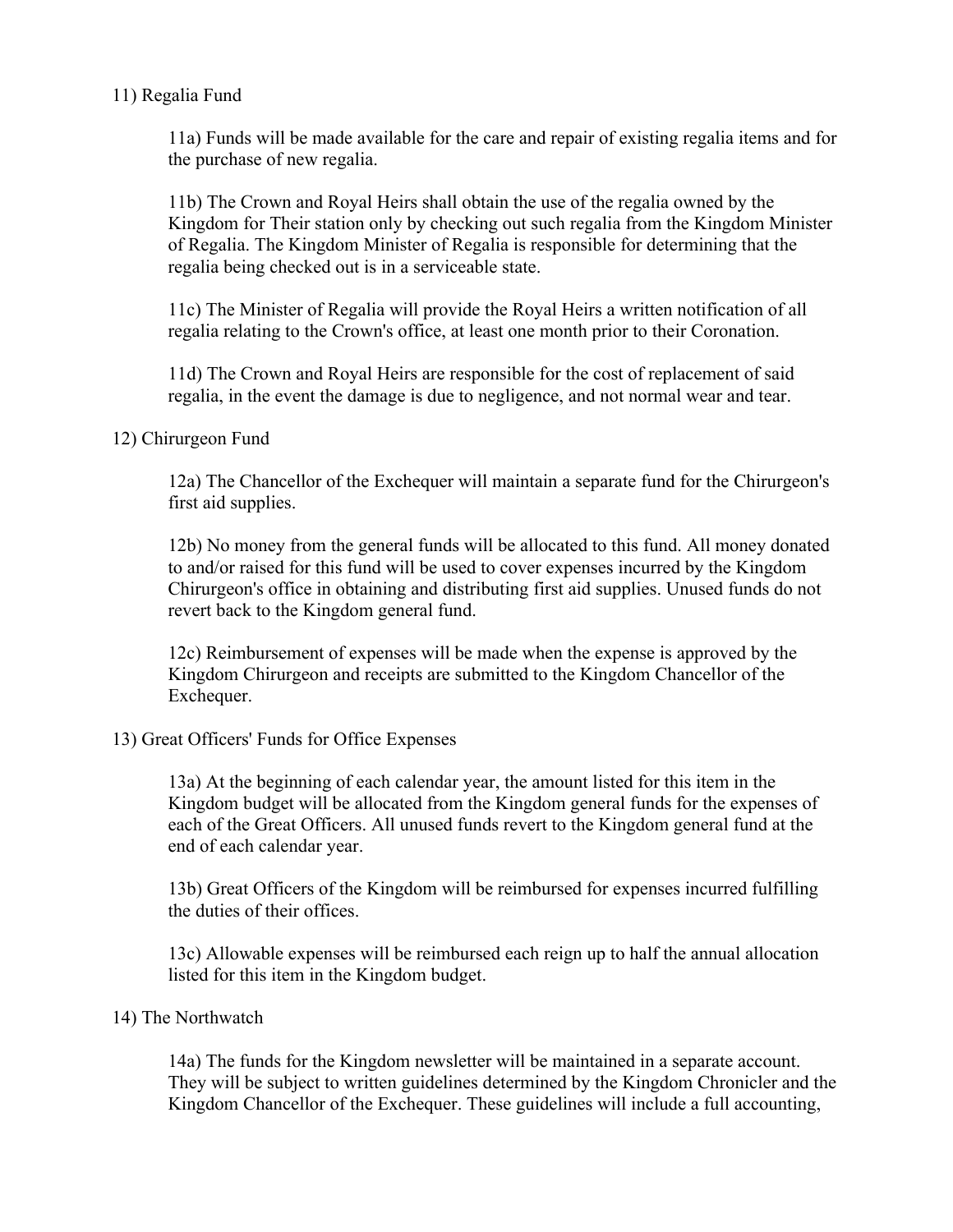submitted quarterly to the Kingdom Chancellor of the Exchequer, of the Kingdom newsletter account.

### 15) The Council Secretary

15a) The Secretary of the Council shall have a yearly stipend to pay for approved costs, up to the amount listed for this item in the Kingdom budget. Reimbursement will be made when receipts are approved by the Kingdom Seneschal and submitted to the Kingdom Chancellor of the Exchequer. All unused funds will revert back to the general fund.

### 16) The Signet

16a) The Chancellor of the Exchequer will maintain a separate fund for reimbursement to scribes for expenses and materials used in the making of scrolls for Northshield. Postage is also an allowable expense.

16b) No money from the general fund will be allocated to this fund. All money donated to or raised for this fund will be used to cover the expenses incurred by scribes in making scrolls for the Kingdom of Northshield. Unused funds do not revert back to the general fund.

16c) Reimbursement of expenses will be made when receipts are approved by the Kingdom Signet and submitted to the Chancellor of the Exchequer.

### 17) Fundraising in Northshield

Fundraising laws differ widely depending on the government jurisdiction. Local branches must research and comply with the laws in their jurisdiction before proceeding with any official fundraising.

#### 18) The Endowment Fund

18a) Northshield shall create and maintain a separate account entitled "Society for Creative Anachronism, Inc., Kingdom of Northshield Endowment Fund."

18b) The purpose of this fund is to provide a consistent annual income sufficient for the operation of the Kingdom of Northshield.

18c) The principal amount of this fund is untouchable. All income generated may be used for the purpose of offsetting operating expenses set forth by Kingdom Law and the Kingdom Finance Committee.

18d) The management of this fund will be overseen by the Kingdom Finance Committee.

18e) Signatories on this account will be consistent with Society mandate. These include and are limited to: The Kingdom Chancellor of the Exchequer, Kingdom Seneschal and Deputy to the Kingdom Chancellor of the Exchequer.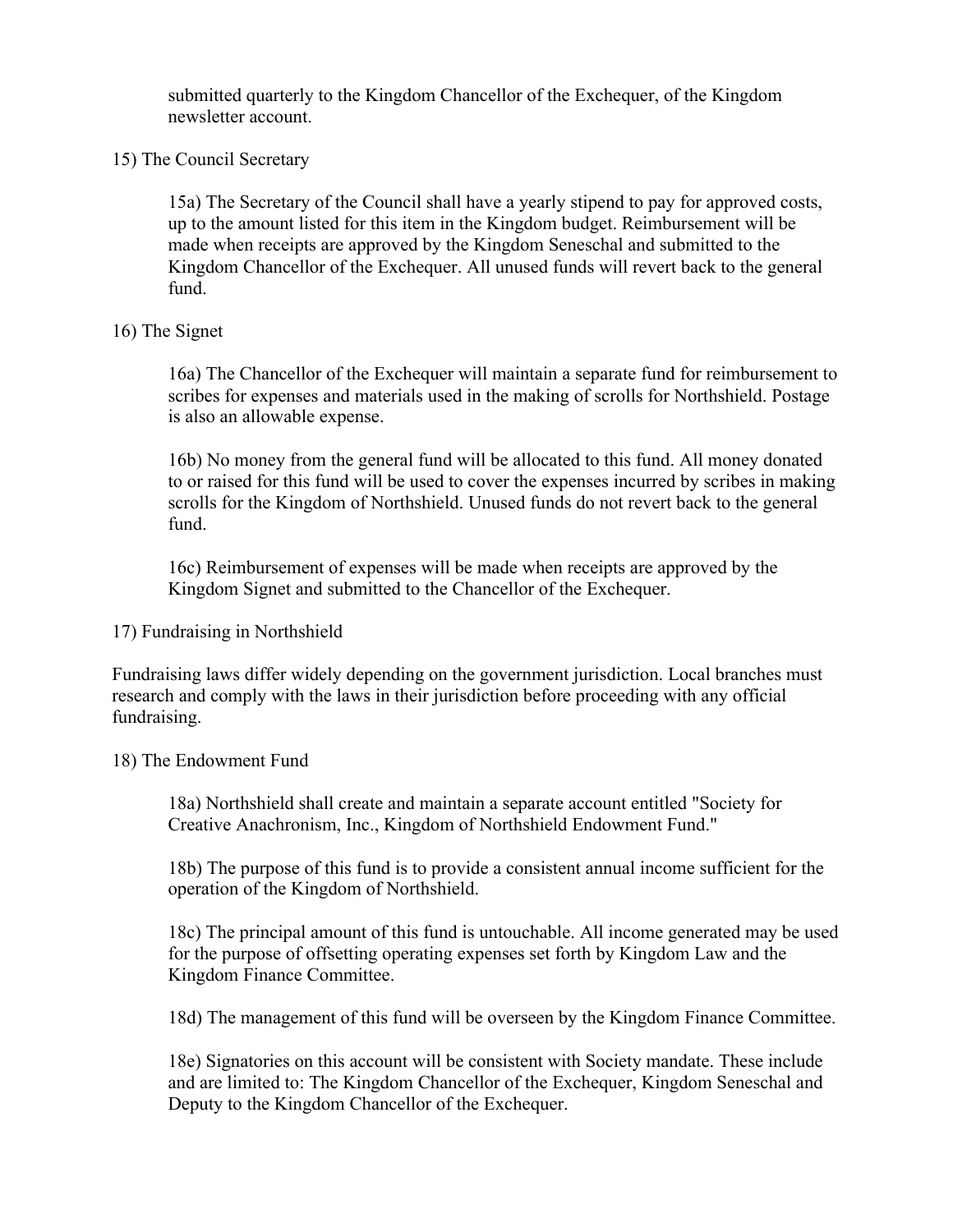18f) Two signatures will be required to withdraw funds from this account.

18g) Funds for this account are to be donations from the populace or as a result of fundraising done on behalf of the Kingdom of Northshield.

18h) Funds in this account will be held in an interest bearing account with interest earned being reinvested until such time as said interest is sufficient to meet the needs of the operating budget for the Kingdom of Northshield. A targeted amount is \$60,000.00.

18i) Donations to this fund will be invested immediately upon receipt. Funds donated on behalf of this account will not be used for any purpose other than the Endowment Fund.

18j) The Kingdom Chancellor of the Exchequer will provide written information concerning this fund on a quarterly basis as is consistent with reporting standards set up by the Society for Creative Anachronism, Inc.

19) All money for SCA purposes must be handled through an authorized SCA bank account. Money will not be handled through private bank accounts.

20) Unless another deadline is specified in the policies above, requests for reimbursement from the Kingdom Exchequer will only be considered if presented within 90 days of the expenditure.

21) The final repository for designated funds that cannot be used for their original purpose, or any designated secondary purpose, is the General Fund.

---See Kingdom Laws for other details:

V-2130

 The Chancellor of the Exchequer will submit a financial report to the Stallari Council at least twice per reign.

# V-2140

 The Chancellor of the Exchequer will submit a balance sheet and a budget to the Royalty within thirty (30) days of Coronation.

# V-2150

 The Chancellor of the Exchequer will submit a budget for review and approval to the Stallari Council and the Royalty in time to have the approved budget published in the March Northwatch.

# V-2160

 The Chancellor of the Exchequer will submit an annual financial report of the Kingdom's accounts to the Chronicler for publication in the May Northwatch.

# XII-400

 Contracts committing the Kingdom as a whole may be entered into only by the Kingdom Seneschal with the approval of the Crown in consultation with the Stallari Council. Such contracts must be signed by the Kingdom Seneschal.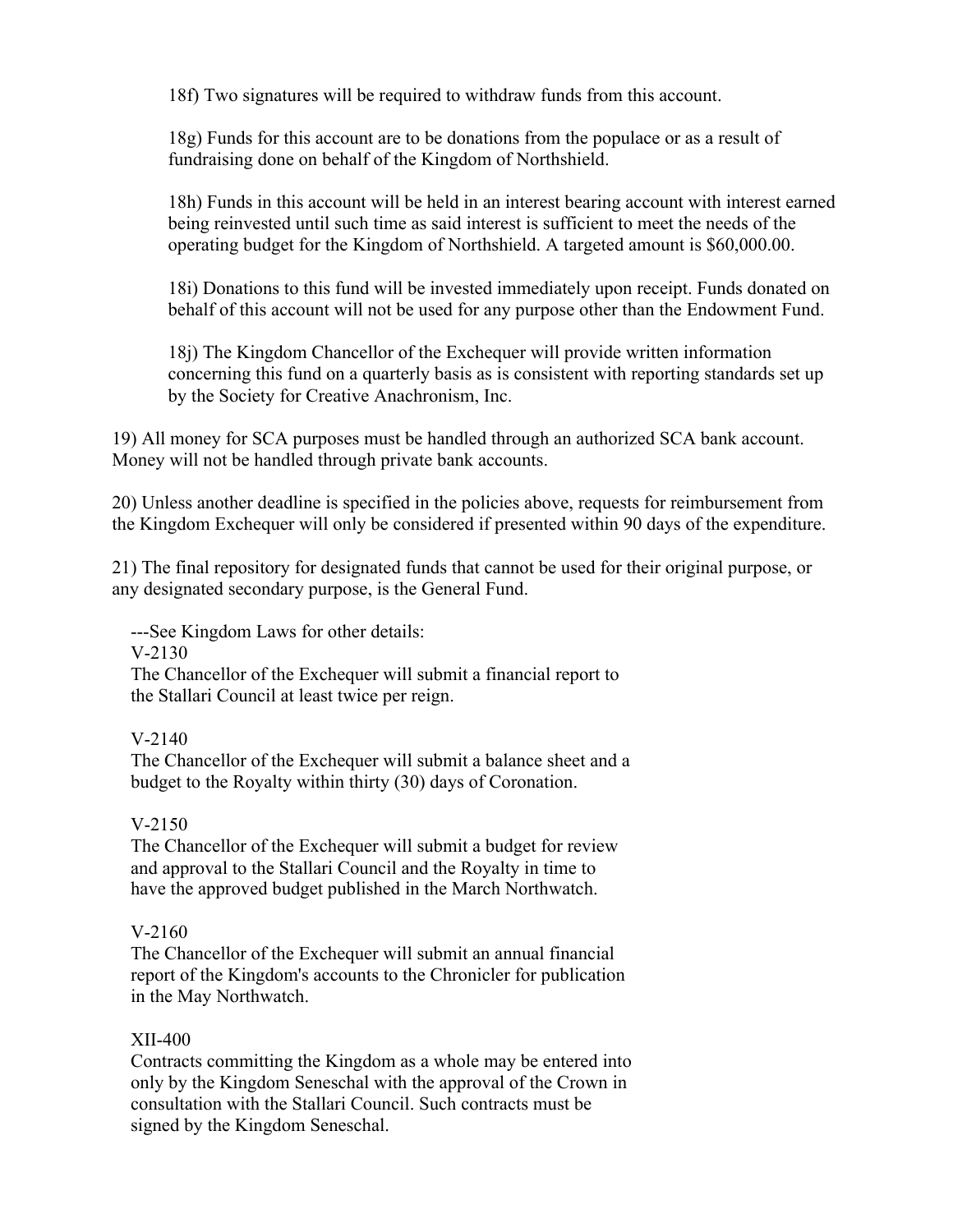XII-440

 The authority to negotiate and sign a contract on behalf of the Kingdom as a whole can be delegated to a person or persons only by the Kingdom Seneschal with the approval of the Stallari Council.

----------------

PART II - Northshield Kingdom Events

1) The Kingdom events shall be the Crown Tournaments, the Coronations, the Kingdom Arts and Sciences event(s), and other events so named by the Crown after consultation with the Stallari.

1a) From Kingdom Law I-300: "Use of the name 'Northshield' or 'Kingdom' to suggest Kingdom sponsorship or sanction or that an event is a Kingdom-level event is the prerogative of the Crown after consultation with the Stallari Council."

2) The Stallari shall solicit bids for Kingdom events within Northshield through publication in the Kingdom newsletter. Those wishing to host Kingdom events must submit a written bid to the Crown and Stallari following the guidelines outlined in the Northshield Operating Policy concerning Kingdom events.

2a) Bids may be decided upon up to 18 months ahead of the proposed Kingdom Event.

2b) Bids should be decided upon at least 6 months ahead of the proposed Kingdom Event.

2c) Upon receipt of a bid the Kingdom Seneschal shall notify the Stallari and shall notify the Populace through the Kingdom Newsletter. The Kingdom Seneschal shall set a closing date for bids 60 days from that publication.

3) As Kingdom Events are one of the major vehicles for fundraising there will be two options regarding the distribution of Kingdom Event proceeds.

One of these options shall be decided upon before any bid is finally accepted.

3a) Traditionally the Hosting Group takes the financial risks involved, using local Society funds to finance the Kingdom event. Or, the Host Group asks for a loan from the Kingdom in which the Kingdom loan is guaranteed. In such cases the net profits shall be divided 50/50 between the Host Group and the Kingdom.

3b) Where the Kingdom decides to finance the entirety of the Kingdom Event and assume financial risks the net profits shall be divided at the discretion of the Crown and Stallari.

----------------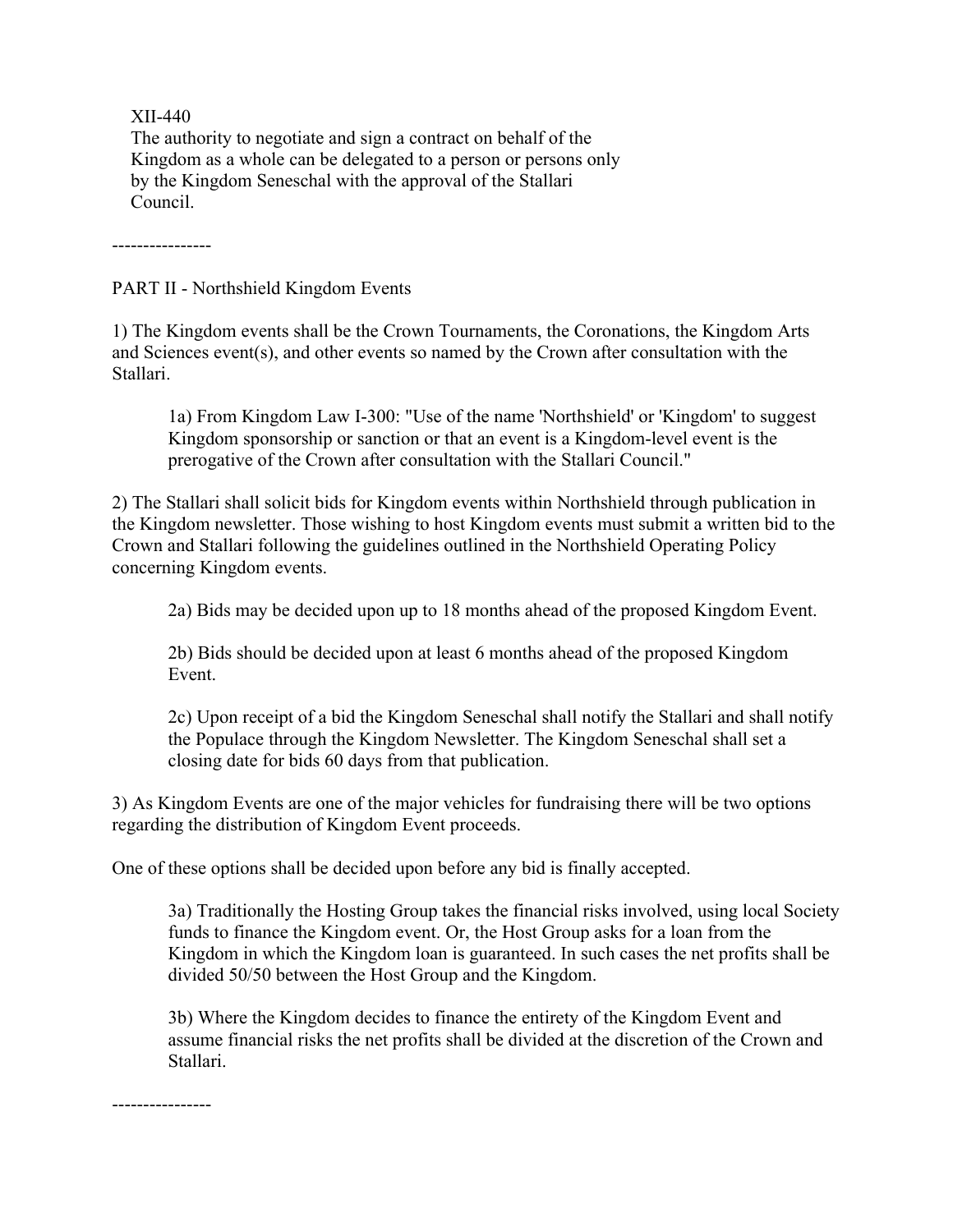PART III - A) Crown Tourney/Coronation Policies

I) Bids for Crown Tourney/Coronation

1) All bids for Crown Tourney/Coronation must be submitted to The Crown and the Kingdom Seneschal in writing. It is best to submit the bid as early as possible to give the branch or other group sufficient time to prepare should their bid be accepted.

2) All bids must include:

A. Name of the hosting bid team (and associated branch/sponsoring branch if applicable)

B. Date, time, location

C. A description of the facilities

D. A description of the activities planned for the day

E. A proposed budget

 F. A summary of names and qualifications of the key people working the event (e.g. event steward, head cook, etc.)

3) When submitting a bid, please consider the following:

3a) The fighting zone must have ceiling clearance of at least 15 feet, and must have a minimum fighting area of 900 square feet. There must be enough space around the list to include the Sanctum Regnum, a six foot buffer zone, an area for fighters to spread out their gear without impeding traffic through the hall, and room for a large number of spectators. There should be no windows or breakable hall property near the list area. The site must be of sufficient size to host a Kingdom level event (attendance may be 700+ in some parts of the Kingdom).

Hall sizes should be included in the bid. If the list is to be outdoors, or at a camping event, a suitable indoor site must be available in case of inclement weather. List ropes and a list table must be supplied locally.

3b) The event site must also include a suitable royalty room for Their Majesties and Their Highnesses. The event should include a feast appropriate to the celebration of our new Crown Heirs. There will be a Kingdom Court held and an appropriate location for the Royal Thrones, banners and attendants will be required.

4) Those submitting a successful bid may wish to consider the following suggestions:

4a) The hosting bid should consider that the list floor will be subject to scuffs from fighter's boots and knee cops. If this could cause damage to the hall, then carpets or some other floor covering should be provided. There should be no loose edges for fighters to trip over.

4b) A loading area for fighter's gear, on-site showers, a double list rope, a secondary list table (for spectators to observe the progress of the tourney), and liquid refreshment for the combatants, will ensure the combatants and spectators have the best day possible.

4c) Either pre-arranged hotel or crash space should be available to those traveling to the event.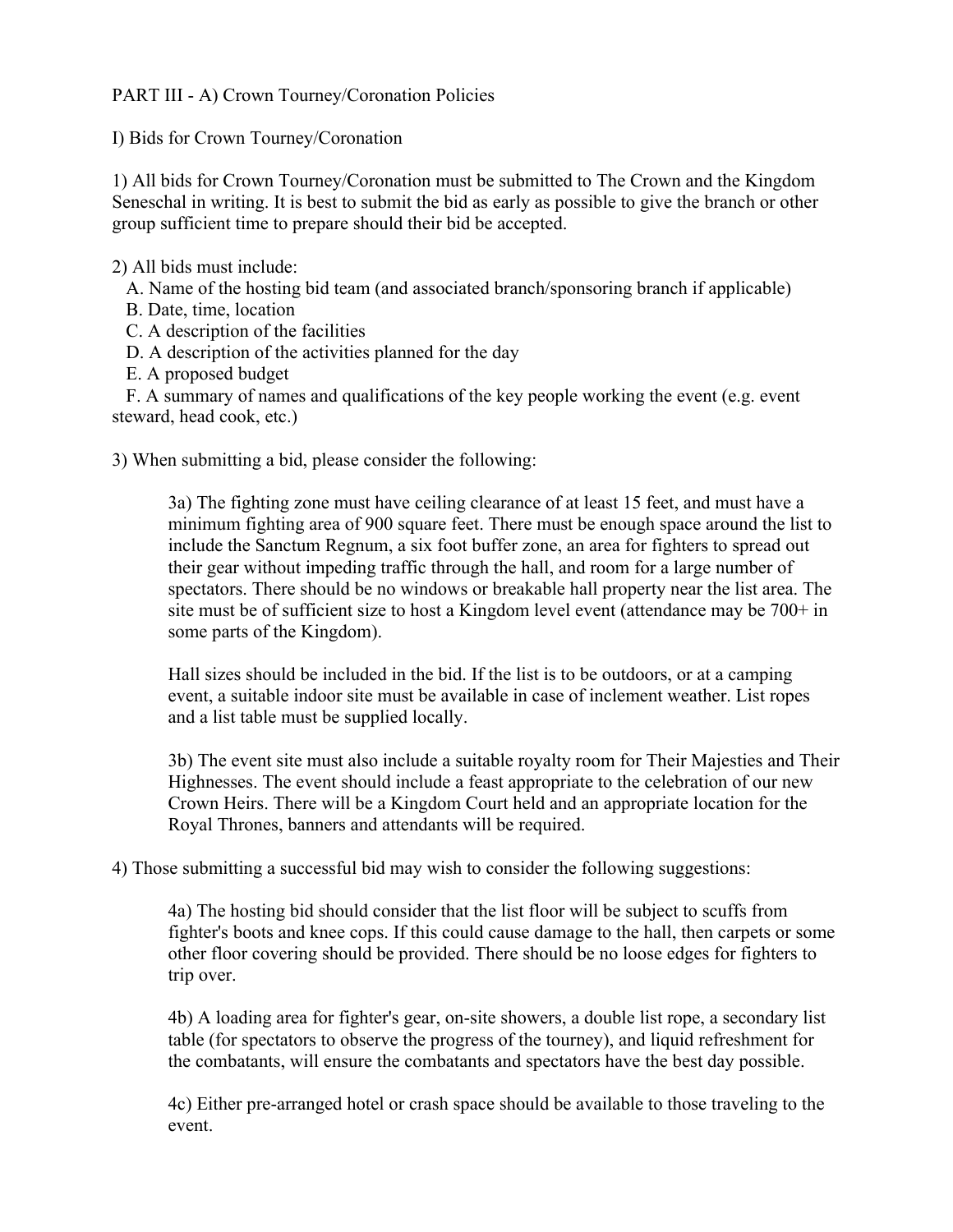5) While the Kingdom officers conduct the major events of the day, volunteers provided from the winning bid to assist with marshaling, heralding, list table work, water bearing and guard duty would be welcome. This is one of the premier events of our Kingdom and it would be appropriate for the site to be one that has a less obtrusive modern atmosphere.

PART III - B) Regarding Concerns of Newly Invested Royal Heirs

1) The Crown and the Stallari, recognizing that while bids on Coronation/Crown Tourney need to be resolved as far in the future as possible, also recognize that these decisions will have an impact on Royal Heirs.

Therefore, to ensure the peace and continued good government of the populace of Northshield, in the case where bids are approved before the Coronation of the Royal Heirs, the Crown and the Stallari are determined to meet ASAP with the Royal Heirs and to resolve any concerns that They might have.

2) This policy recognizes publicly the Crown and Stallari's goodwill and concern for the Royal Heirs. It will be the Kingdom Seneschal's responsibility to convey this policy to new Royal Heirs ASAP.

PART III - C) Conventions of the Crown Tourney

1) No fighter or consort may participate in the administration of the list, be it marshaling, field heraldry at the tourney or working the list table.

2) The Kingdom Seneschal is required to ensure the day's activities occur in a traditional, fair and legal manner. The Kingdom Marshal is required to ensure the lists are marshaled and the tourney is conducted in a fair and chivalrous way. The Kingdom Herald is required to ensure the tourney and the investiture of the heir and heiress are conducted in an appropriate manner. The Kingdom Minister of the Lists is required to ensure the list table for the tourney is staffed and run in a proper manner. With Crown approval and that of the Society level office (if necessary) the above duties may be delegated to an acceptable alternate individual.

PART III - D) Other Kingdom Event Policies

[Reserved for future policies for the Kingdom Arts and Sciences event(s), SUN, and other events designated as Kingdom Events by the Crown after consultation with the Stallari, i.e., Quest for Camelot, Northshield Dance Seminar, etc.]

----------------

PART IV - Policies and Procedures for Selection of Kingdom Great and Lesser Officers

A) Invitation for Applications

1) Outgoing officers will solicit applications to fill their positions in the Northwatch at least six months before the end of their two-year term. Outgoing officers are also urged to make other reasonable efforts to ensure that the general populace is aware of the upcoming vacancy and that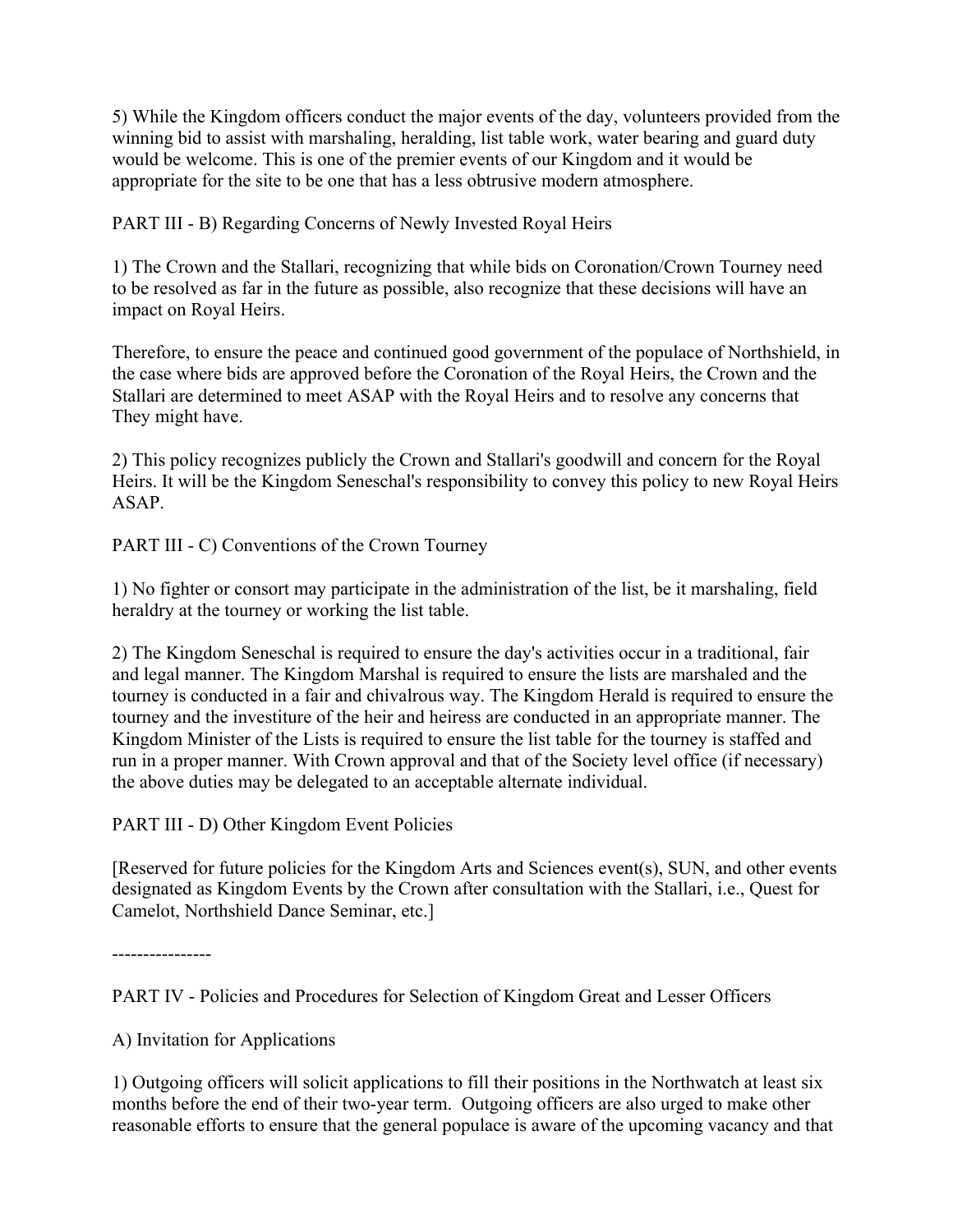qualified persons are encouraged to apply for the position. (Note: Lesser Kingdom Officers should do so in co-ordination with the appropriate Kingdom Great Officers)

2) Advertisements for officer positions should contain at least the following information:

A) Brief outline of the duties and responsibilities

- B) Required qualifications
- C) Closing date for applications
- D) Details as to where applications should be sent

# B) Eligibility

1) All Northshielders are eligible to apply for all positions, provided that they meet the specific qualifications of the position applied for (i.e. some offices such as Chirurgeon and Marshal have special requirements).

2) Although most Kingdom Officers appoint deputies, it must be made clear that nobody, not even a long term deputy or interim replacement, can be automatically appointed to the position. The selection of all Kingdom Greater and Lesser Officer positions will be made according to the procedures described in this document.

C) Consideration of Applications

1) The Outgoing/Interim Officer will be responsible for collecting and collating the applications to become his/her successor. Each applicant will send a copy of his/her application to the relevant Officer(s) soliciting the replacement position and to the Royalty. The Kingdom Seneschal will hold duplicates of all applications.

2) After the closing date, all applications, including those disqualified for not meeting the basic requirements, will be presented to the Royalty and the Stallari for consideration.

D) Selection of the Candidate

1) After the Royalty and Stallari have reviewed the applicants, the Outgoing Officer will present a nomination to the Royalty and the Stallari.

2) The Crown will solicit counsel from a quorum of the Stallari.

3) If a candidate is acceptable to both the Crown and the warranting Society officer, the candidate becomes the designated successor for the position in question.

4) If none of the applicants is acceptable to both the Crown and the appropriate warranting Society officer, the Crown will call for the invitation for applications to be re-issued and the whole process will start over again.

5) The Kingdom Officer must notify all applicants within one week of the final decision.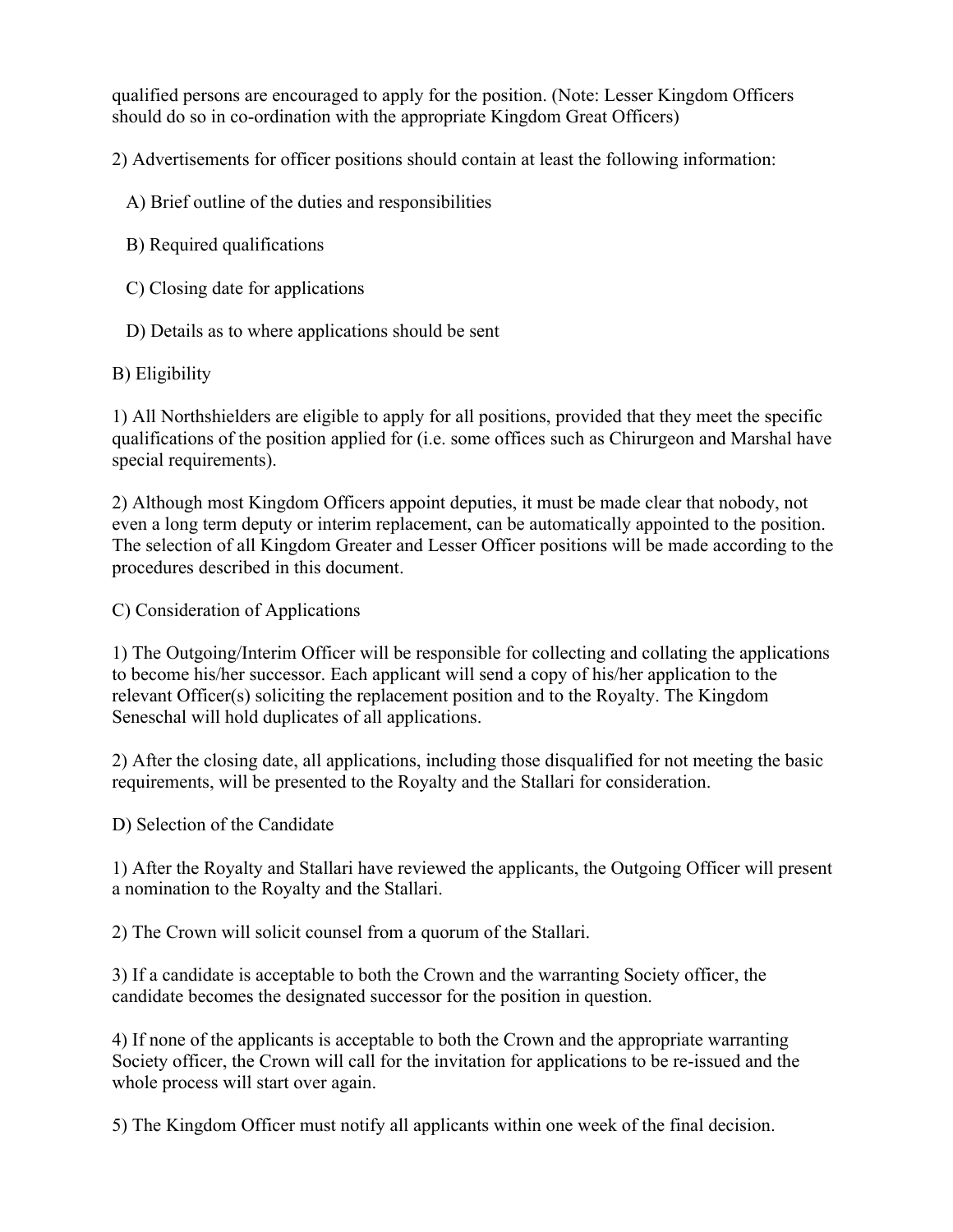----------------

PART V - Interim Replacement Officers (a.k.a. Emergency Replacement Officers)

1) If an Outgoing Officer has to leave office suddenly, and there is not time for the normal selection procedure, he/she may, in consultation with the Crown and Kingdom Seneschal appoint an Interim Replacement. This Interim Replacement will oversee the office until a permanent successor can be chosen. If the outgoing officer has to leave suddenly and has not appointed an interim replacement, or is unavailable or unable to initiate the officer replacement procedure, the Crown shall appoint an interim replacement after consultation with the Kingdom Seneschal, the Stallari, and the warranting Society officer.

2) The Kingdom Seneschal shall appoint an "emergency replacement deputy" who is acceptable to the Crown and the warranting Society officer. The appointment should be made within the first six months of the Kingdom Seneschal's term. This deputy will serve as the interim replacement for the seneschal if the seneschal should leave the office unexpectedly and there is not time for the normal selection procedure, and will oversee the office until a permanent successor can be chosen.

----------------

PART VI - Communication Between All Northshield Offices and Branches

1) It is the first duty of every new officer to immediately contact his or her Kingdom superior.

2) It is the duty of all local Branch Officers to report to Their Kingdom Superior and to copy each Office within their local Branch (including the Landed Baronage if applicable) with their reports. Failure to do so may be accepted as resignation from Office without prejudice.

3) Before any action is taken by a Kingdom Superior against a local Officer or Branch, communication must be made with the local Officer or another Office within the Branch.

----------------

PART VII - Miscellaneous Policies

1) The Crown, after receiving counsel from a quorum of the Stallari Council may add, remove or modify these policies. This policy does not apply to Part I -- Financial Policies, which may only be modified by the procedures specified in that Part.

2) Whenever possible, a warranted seneschal and a warranted herald of the Kingdom should be present when Court is conducted.

3) The Crown must be notified in writing of any gift to the Kingdom before it is presented. All gifts given without proper notice will be returned to the donor, at which time the donor can clarify whether the gift is regalia for the Kingdom or a personal gift for a person who is currently a member of the Royalty.